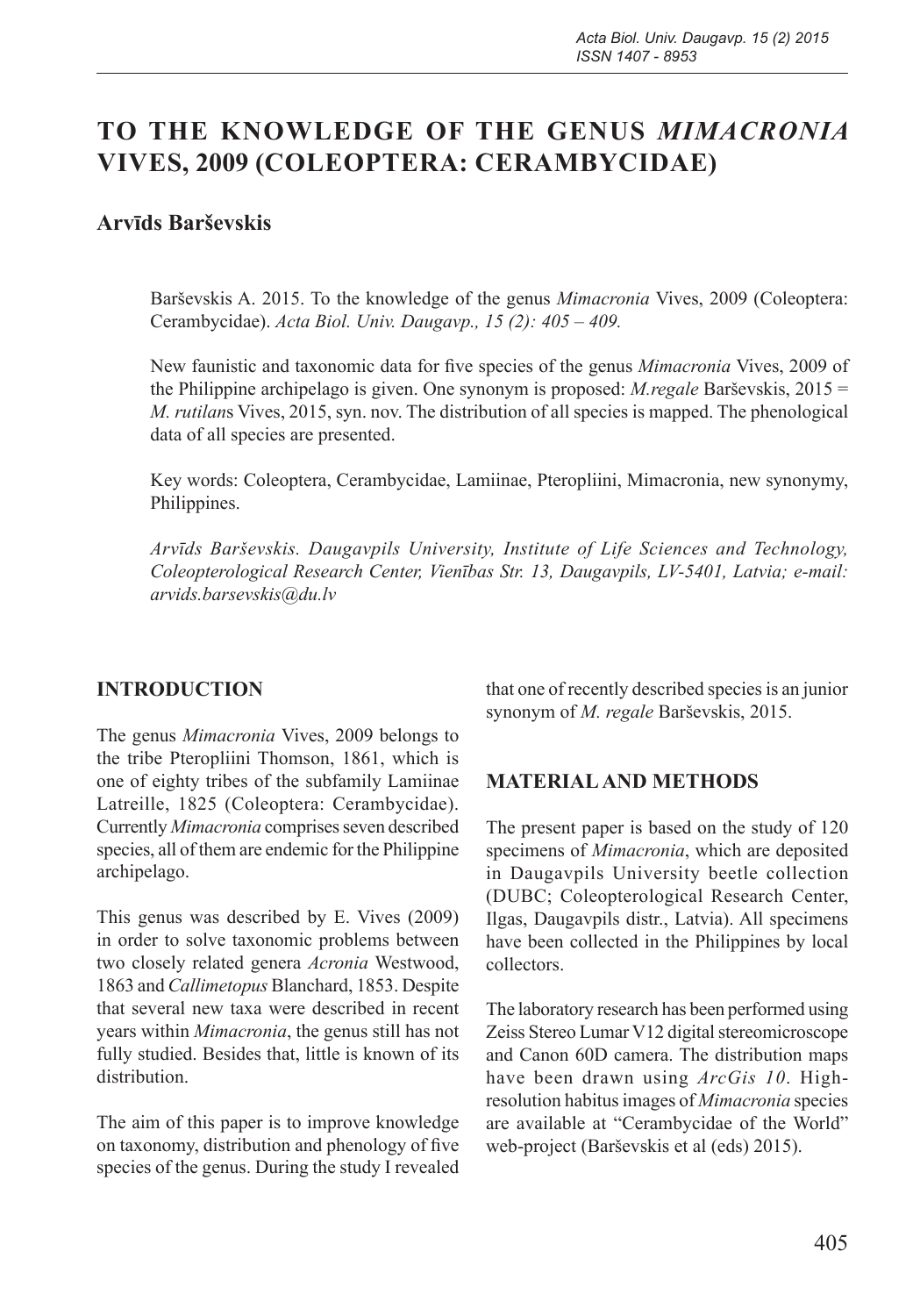The number of studied specimens is indicated in parentheses after label`s data.

### **RESULTS**

The genus *Mimacronia* in DUBC is represented by five species: *M. alboplagiata* (Schultze, 1922),known from Leyte, Mindanao and Mindoro islands (Fig. 1), *M. decimmaculata* (Schultze, 1919), knownfrom Mindanao and Samar islands (Fig. 8), *M. viridimaculata* (Breuning, 1947), known from Leyte, Mindanao and Samar islands(Fig. 10), *M. regale* Barševskis, 2015 (Fig. 3) and *M. dinagatensis* (Hüdepohl, 1995) (Fig. 6), known from Mindanao island on one and two specimens respectively.

Currently, there is very little published data on the biology of the genus. During the analysis of collection dates of the studied species some interesting phenological data were obtained. *M. alboplagiata* (Schultze, 1922), *M. decimmaculata* (Schultze, 1919) and *M. viridimaculata* (Breuning, 1947) were collected during all year. The largest number of specimens of *M. alboplagiata* (Schultze, 1922) were collectedin October and November, *M. decimmaculata* (Schultze, 1919) – in June and July, *M. viridimaculata* (Breuning, 1947) – in April and May, *M. regale* Barševskis, 2015 (Fig. 4) –in December and January, *M. dinagatensis* (Hüdepohl, 1995) (Fig. 7) – in May. There is a reason to assume that imago of all studied species are active probably through out the year.



Fig. 2. Phenology of collected imago of *Mimacronia alboplagiata* (Schultze, 1922).



Fig. 1. Distribution of *Mimacronia alboplagiata*  (Schultze, 1922).



Fig. 3. Distribution of *Mimacronia regale* Barševskis, 2015.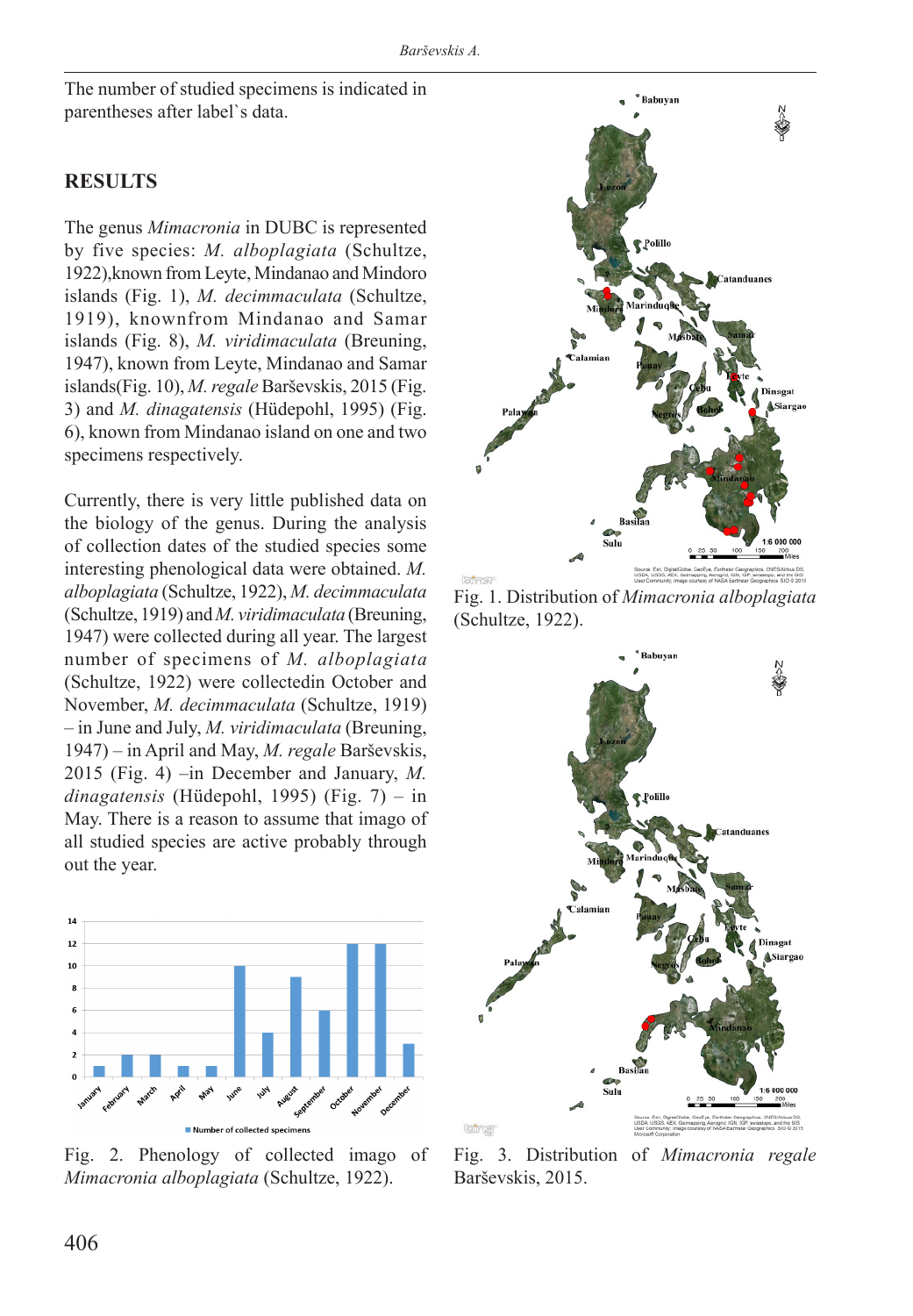*Mimacronia alboplagiata* **(Schultze, 1922)** – Philippines: Leyte Isl., Kuapnit Balinsasayao, 07.2014 (1); Mindanao Isl., 03.2014 (2); Mindanao Isl., Bukidnon, 08.2013 (2), 11.2013 (2), Bukidnon, Bulacao, 06.2014 (3); Cotabato, Kidapawan, Mt. Apo, 06.2010 (2), 02.2012 (2), 08.2013 (4), 06.2014 (2), 07.2014 (1), 09.2014 (2), 11.2014 (2), 01.2015 (1); Davao del Sur, Mt. Apo, 11.2013 (1); Davao, Kapatagan, 07.2014 (1); Mt. Apo, 08.2013 (1), 10.2013 (3), 11.2013 (1); Mt. Parker, 11.2013 (3); Sarangani, Kiamba, 10.2014 (1), 12.2014 (1); South Cotabato, Mt.



Fig. 4. Phenology of collected imago of *Mimacronia regale* Barševskis, 2015.

Parker, 10.2013 (1), 11.2013 (2), 12.2013 (2), 04.2014 (1), 06.2014 (3), 07.2014 (1), 09.2014 (4), 10.2014 (7), 11.2014. (1)Surigao, 05.2012 (1); Mindoro Isl., Mt. Halcon, 08.2013 (2).

*Mimacronia regale* **Barševskis, 2015** – The description of *M. regale* from "Zamboanga del norte, Gutallac" was published in 15.05.2015 by Barševskis (2015). The same species from North Zamboanga (Mindanao Isl.) was described by Vives (2015) as *M.rutilans* in 30.06.2015. Comparing both taxa descriptions I have no doubt that *M. rutilans* is conspecific with *M. regale*. According to the Article 23 and Subarticle 23.1. of ICZN, "the valid name of a taxon is the oldest available name applied to it, unless that name has been invalidated or another name is given precedence by any provision of the Code or by any ruling of the Commission" (ICZN, 1999). In consequence of this, *M.rutilans*, **syn. nov.** is an junior synonym of *M.regale*.



Fig. 5. *Mimacronia regale* Barševskis, 2015 (Barševskis 2015).



Fig. 6. Distribution of *Mimacronia dinagatensis* (Hüdepohl, 1995).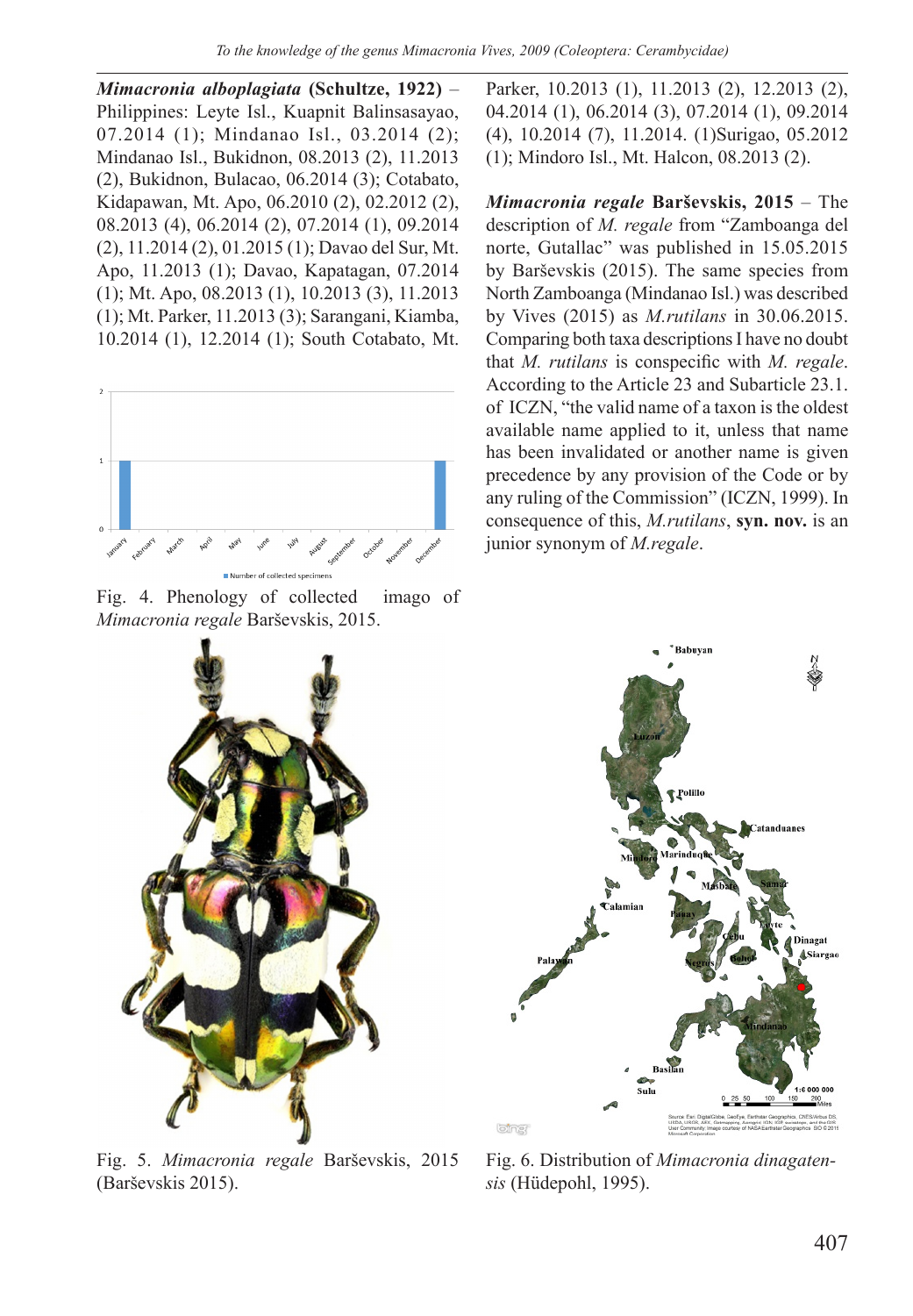*Mimacronia dinagatensis* **(Hüdepohl, 1995)** – Philippines: Mindanao Isl., Surigao del Sur, San Miguel, 05.2014 (1).

*Mimacronia decimmaculata* **(Schultze, 1919)**  – Philippines: Mindanao Isl., Agusan del Sur, Caraga, 07.2013 (4), 08.2013 (3), Agusan del Sur, Esperanza, 02.2014. (1), 04.2014 (1), 09.2014



Fig. 7. Phenology of collected imago of *Mimacronia dinagatensis* (Hüdepohl, 1995).

(3), 10.2014 (1); Agusan del Sur, Sibagat, 06.2014 (3); Bukidnon, Cabanglasan, 12.2014 (2), 05.2014 (3); Bukidnon, Kalatungan, 09.2014 (1); South Cotabato, Aracan, 04.2014 (1); Surigao del Sur, 06.2013 (1), 05.2014 (2), Surigao del Sur, Lanuza, 01.2013 (1), 03.2014 (1), 06.2014 (2), 07.2014 (3), Surigao del sur, San Miguel, 11.2014 (5); Samar Isl., Hinabangan 06.2012 (1)



Fig. 9. Phenology of collected imago of *Mimacronia decimmaculata* (Schultze, 1919).



Fig. 8. Distribution of *Mimacronia decimmaculata* (Schultze, 1919).



Fig. 10. Distribution of *Mimacronia viridimaculata* (Breuning, 1947).